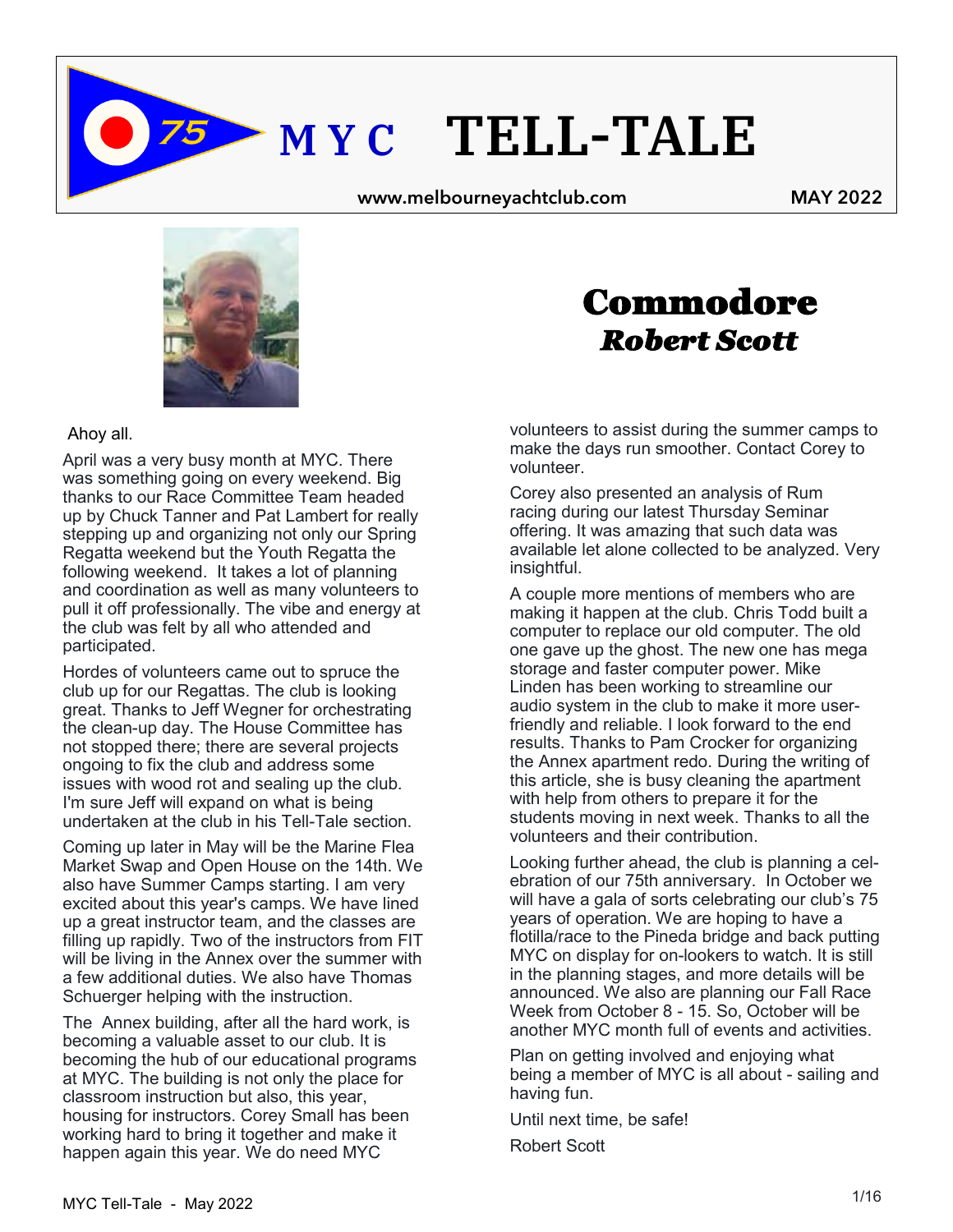

# Entertainment/ Vice Commodore  *Frank Hujber*

Spring has been a busy time for entertainment at the Club. Even with some disappointments, we've had some really nice events. I'd like to thank all of the members who contributed to that through volunteerism and by simply showing up and enjoying the events. Attendance makes the effort feel worthwhile.

We did have to cancel the Cornhole Match on Thursday April 7 due to a weak response. What with competition from Club meetings and occasionally from Rum Races, we are considering suspending events for the first Thursday of the month, at least temporarily.

Trivia, Burn-It, and this month's seminar went well. **Corey Small** reports that there were about 20 folks in attendance and good interaction from the audience. **Signe Post** hosted the monthly Burn-It, and immediately after dinner, there was a cribbage lesson for all who were interested.

This month's Trivia Contest was very well attended, and **Kathy Butler** presided over a noisy and enthusiastic group. We'll continue to ask for responses from folks planning to attend our Thursday night events going forward in hopes that it helps with planning. Please respond if you are planning on attending.

We held an After-Party for the Dick Tillman Race Weekend Big Boat Regatta on Saturday April 23. The event started with music at 4:00, and the serving line opened soon after that. On the menu were hamburgers, hot dogs, Italian sausage, Island coleslaw and Caribbean sweet potato salad. With over 60 people in attendance, this event was very well-received, and we hope to

copy it again next year! Thanks to the following members who volunteered: **Claudia Proffitt, Page Proffitt, Wally Jones, Sharilyn Marshall, Michelle Jennings, Kathy Butler, Pat Reilly,**  and **Simon Koumjian.**

The Club's first (in recent memory) Wine Tasting was held on Saturday April 30 starting at 6:30 p.m. **Pam Crocker** reported that the event was very well received with every reservation filled, and that she even got a standing ovation from the attendees! We're also indebted to the numerous people who assisted **Charlotte Parker** in the kitchen and to those who poured and served the wine: **Karen Sowden, Mary Briand, Jim** and **Christine Todd, Mel** and **Mary Ford, Rob Johnson, Dave Noble,** and **Art Crocker.**

Unfortunately, we had to cancel the Mother's Day Brunch, due to a weak response, but we'll try again next year.

Keep these upcoming events in mind… On Saturday May 14, we will hold a Marine Flea Market, led by **Page & Claudia Proffitt**. Reserve your tables now by emailing Claudia at [claudia1@pageproffitt.com.](mailto:claudia1@pageproffitt.com) 

The Kockpit Krawl has been postponed until a later date, so that it can be incorporated with the 75<sup>th</sup> Anniversary events.

We are holding a Vegas Night on Saturday June 25 as a fundraiser for the Sailing Education Foundation. Details are in the works and should be out soon.

We continue to need volunteers! See Frank Hujber, or email to fhujber@hotmail.com.



MYC Tell-Tale - May 2022 2/16



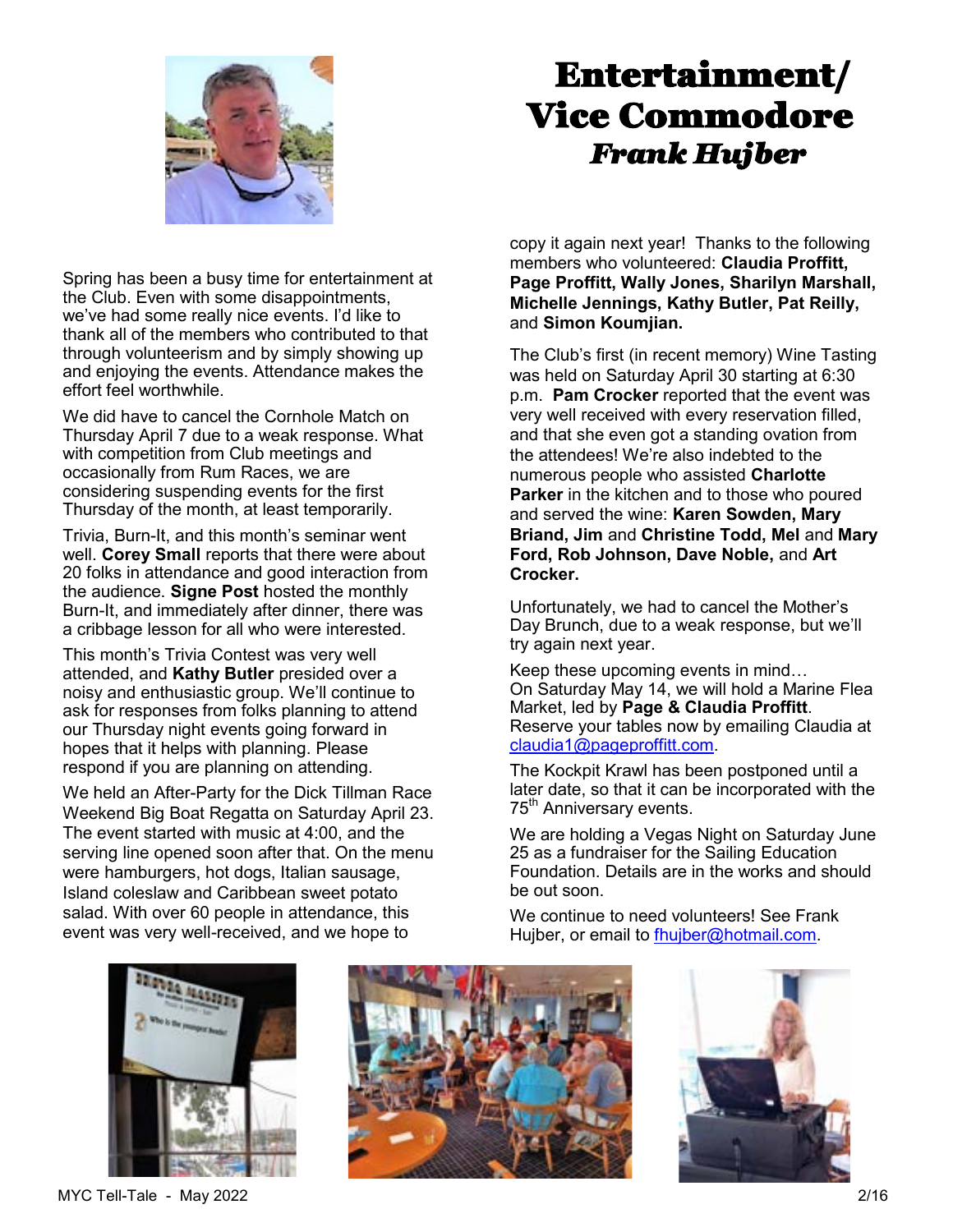



*Presented by Pamela Crocker*

Hello Everyone, just to let you know how the Wine Tasting turned out – it was a rousing success! We had an amazing turnout of 37 people, after having to limit the reservations. I already have a request list for the next tasting! They/the guests sipped wine and talked and laughed and discovered new taste experiences, while enjoying the evening immensely.

I must thank all the fabulous people who helped to make it a success, and I cannot say enough about Charlotte Parker; she was wonderful choosing the menu and preparing the hors d'oeuvres. She worked for days shopping and developing recipes. It certainly proved fruitful people kept going back for more for as long as the bites lasted - which was not long!

I'm also indebted to the numerous people who assisted Charlotte in the kitchen, and those who poured and served the wine:

Karen Sowden, Mary Briand, Jim and Christine Todd, Mel and Mary Ford, Rob Johnson, and Art Crocker, who made a video.

As we know, you cannot do an event alone, so I am so very grateful for these cooperative, diligent, wonderful volunteers.

**Next time, I hope you'll join us!** Pam

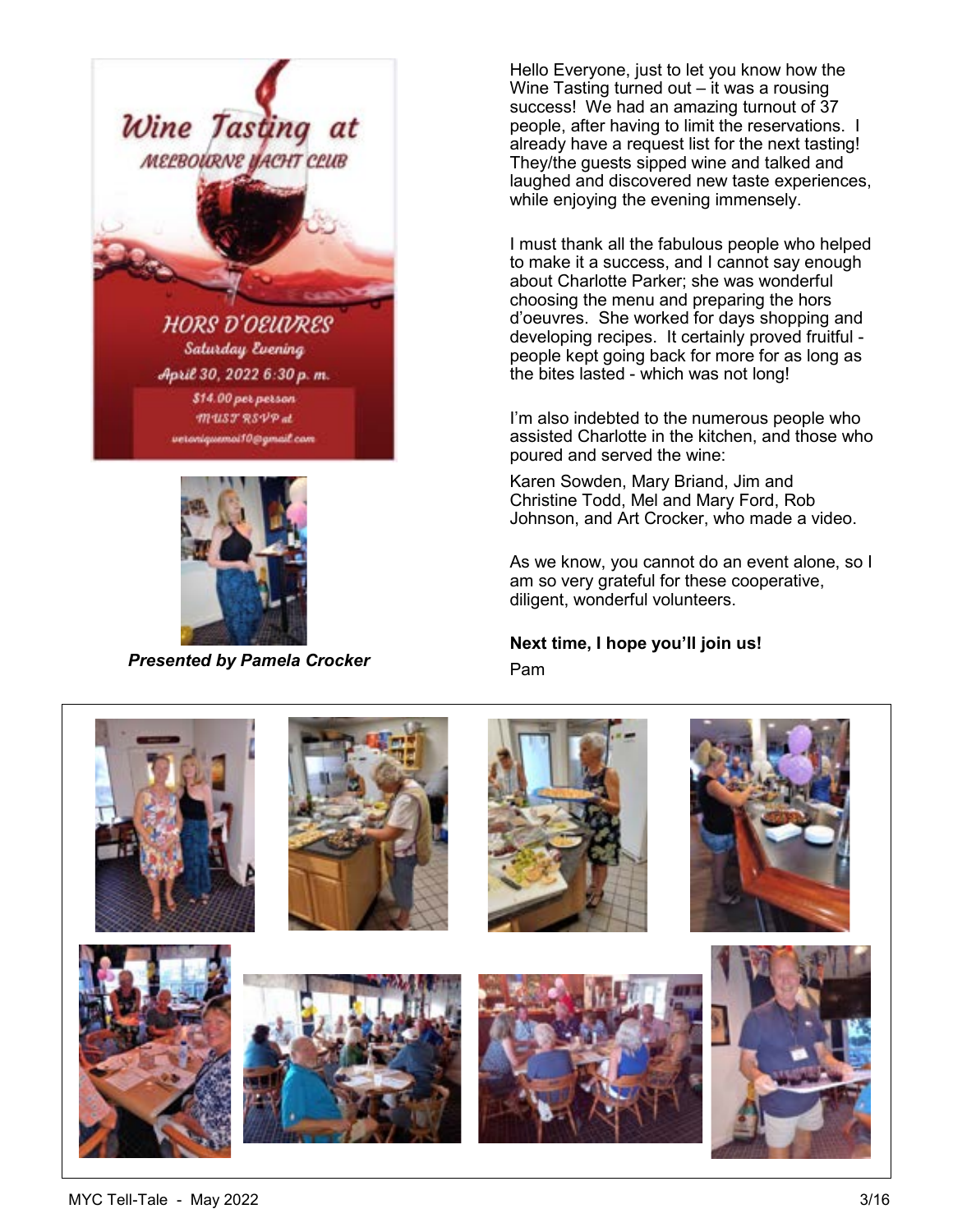

Greetings sailors. There will be another adult sailing class this month. The first class is May 19<sup>th</sup> along with the weekends of May 21-22nd and May 28-29<sup>th</sup>. We could really use some **volunteers to help the students and instructors**. Please use the [Volunteer Signup](https://app.squarespacescheduling.com/schedule.php?owner=19264821&appointmentType=category:Volunteer)  [Link](https://app.squarespacescheduling.com/schedule.php?owner=19264821&appointmentType=category:Volunteer) or email me with your preferred volunteer dates.

There will be another adult sailing class in June on the 9<sup>th</sup>, 11<sup>th</sup>, 12<sup>th</sup>, 16<sup>th</sup>, 18<sup>th</sup> and 19<sup>th</sup>. <u>Use</u> [this link to sign up for the June class.](https://app.squarespacescheduling.com/schedule.php?owner=19264821&appointmentType=33316513) Don't forget to use the MYC discount code ADULTMEMBERCLASS to receive a significant membership discount.

The kids camps are nearly 100% full (over 100 kids have signed up). This is an amazing situation considering the camps were barely half full this time last year. We also took extra measures and hired two full-time and one parttime camp instructor for the summer. The two full time instructors will take the apartment above the annex for the summer (what an amazing summer job!). I will give out full bios and pictures in our next newsletter so you may introduce yourself. We can still use volunteers during the summer camp weeks. This is especially true during the adventure camp weeks of June 27– July 1 and August 1 – 5. These two adventure camps really benefit from volunteers capable of taking 4-6 kids plus an instructor or volunteers out for a sail on their keelboat. If you can provide time and boat please let me know so I can put you down for those weeks.

MYC has submitted an application to host a US Sailing Level 1 certification course. This course certifies individuals to teach our US Sailing Level 1 Small Boat Sailing Class and also provides a pipeline for future summer instructors for 2023. If you would like to take the course, **MYC will sponsor you**, provided you teach *one* small boat sailing class or *volunteer* over the

# Sailing Education/ Rear Commodore *Corey Small*

summer camp schedule. The exact dates of the certification course are still TBD, but the requested dates are either June 25-26 or July 2- 3. I hope to hear back from US Sailing in a few days with a set date. Please contact me if you or a family member would like to participate (candidates must be 16 years or older).

There will be a sailing education **work party on Sunday, May 22 starting at 2:00 pm and continuing until 7pm**. This is the *big one*. We will be fixing up the opti fleet in preparation for the start of summer camp at the end of the month. The sailroom will also be getting a complete overhaul: we have 25 sail bags to organize all the sails into colored bags. I have plans for the construction of new shelving for sail storage to make getting sails in and out easier. Dedicated colored parts bins have been ordered to help organize the spare parts by boat. Racks for the spare opti, sunfish, and laser daggerboards need to be repaired or rebuilt. RC flags will get a dedicated rack complete with tote bags. The classroom will be cleaned out and reset for summer camp. This is the "big push" to get enough preventative maintenance completed to not disrupt the summer camps. Refreshments & snacks will be provided. Please don't feel obligated to attend the entire event; any time you can volunteer will be used efficiently.

See you on the water,

Corey Small

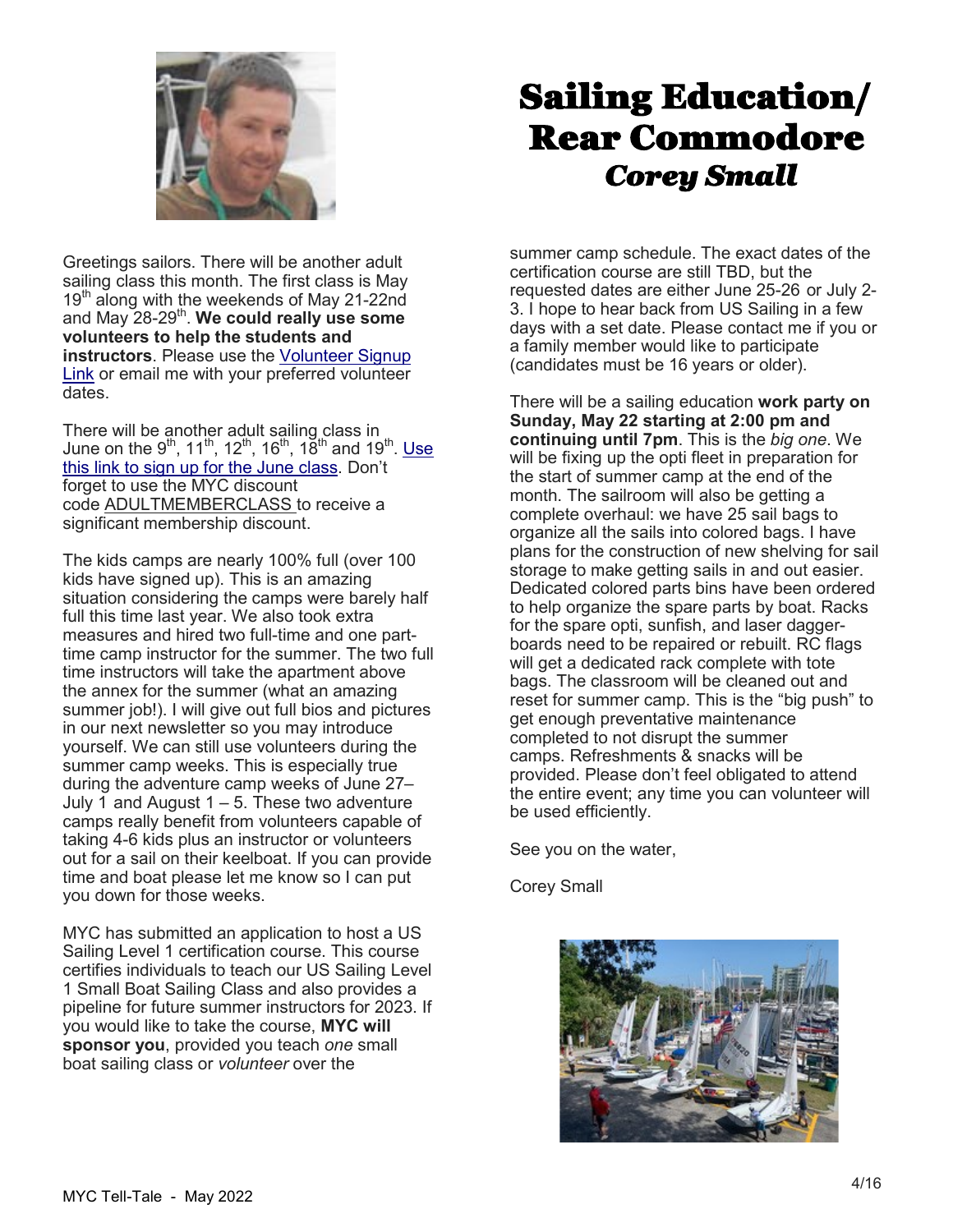

## Fleet *Chuck Tanner*

We had a very successful completion of April activities. We had the Sunfish Clinic that had fourteen participants. Mike Ingham did a great job with a wide variety of experience levels in the sunfish class from newbies to world level sailors. Unfortunately, none of the Tillman family was able to attend due to scheduling conflicts. The first day was long from 9am to 7pm. Then Sunday they came back culminating with the small boat Sunday run by Art and Karen. Thanks to all those who supported and attended!

Small Boat Sunday celebrated our **first small boat recognition party** ( we need a name for the tri-annual event) with a beer and appetizer after party.

We gave out "awards" at the after party.

Perfect attendance with lowest score – Sunfish / Dave Silverman, Laser / Scott Ledbetter

Most Improved Sunfish / Clyde Berry, Laser / Jackson Bjorklund

Sportsmanship Sunfish / Maritza Acevedo, Laser / Mike Taylor

Come out and sail - we will be doing these two more series this year! May has two races scheduled for 5/15 & 5/29.

The Dick Tillman Race week changed this year to the Race weekend. This was kicked off by the Rum Race on Friday night, then big boat on Saturday. We had double the attendance from last year! The overall winner was Battle Axe, a Melges 24 PHRF A, PHRF B was JR&R, a Mirage.

The DT small boat was attended; we had three fleets of Lasers, Sunfish and 420s.

I think we had as many volunteers as participants in the small boat. Race Committee was headed by Pat Lambert and his most reliable crew over two days and seven races. Jim Schaub, Judy Gibb, Angela Lambert, Mary Ann Bojorklund, Page Proffit, Ross Herbert, Jack Clark, Art Crocker, Mel Ford, Larry Ethridge, Patrick Daniel, Robert Scott, Nathan Downey, Carl Bjorklund, Todd Schugerer, Tom Knowlton, Clyde Berry, Michelle Jennings, Katie Laing. I

apologize if I skipped you, but a sincere thanks to everyone involved

We are finishing up with Phil Spletter's Youth Regatta series. We originally thought there would be low turnout, but we had thirty boats registered as of Friday.

Both of the DT regattas were "clean regattas." This was put on by Katie Laing sponsored by Electric Marina. Electric Marina gave us \$500 to do what we wanted to support a clean regatta. Katie would like to have a green team put together for MYC. **Katie is requesting volunteers and one member from each committee to brainstorm green ideas for MYC.**

Looking forward to May and a slowdown. No wait we have two new series coming back in May.

Barchit on Wednesday nights opposite of the Rum Race weeks. We need a volunteer to be race chair of the BC series, first race 5/11. Registration is only \$30 for 11 races. NOR and SI are out, we will be giving out bar chits indiscriminately throughout the series. Our goal is to give out all entry fees as prizes and a special award at the end of the series which will be awarded by the chairman, to be announced.

First Full Moon Race will be on Saturday 5/14 or Sunday if full moon, but I felt that on Saturday we might get more participants.

The WOW series is on 5/14. One of four races before the **Mermaid Regatta** which has been rescheduled for September. Thanks to Karen Williams for Chairing the Mermaid Regatta. I think this was the best attended race of the year in 2021. So come out and practice this month!

Power boat update:

The 20-hour check on the new Suzuki was done, and it's running great. The Whaler is now on a floating dock. PLEASE see me to use it before taking it out.

The Key Largo engine swap is complete to the 90 hp Yamaha. We had a glitch in that it decided to dispense with the high pressure pump and one fuel injector which is now repaired.

Last call for the E-Tech before I sell it.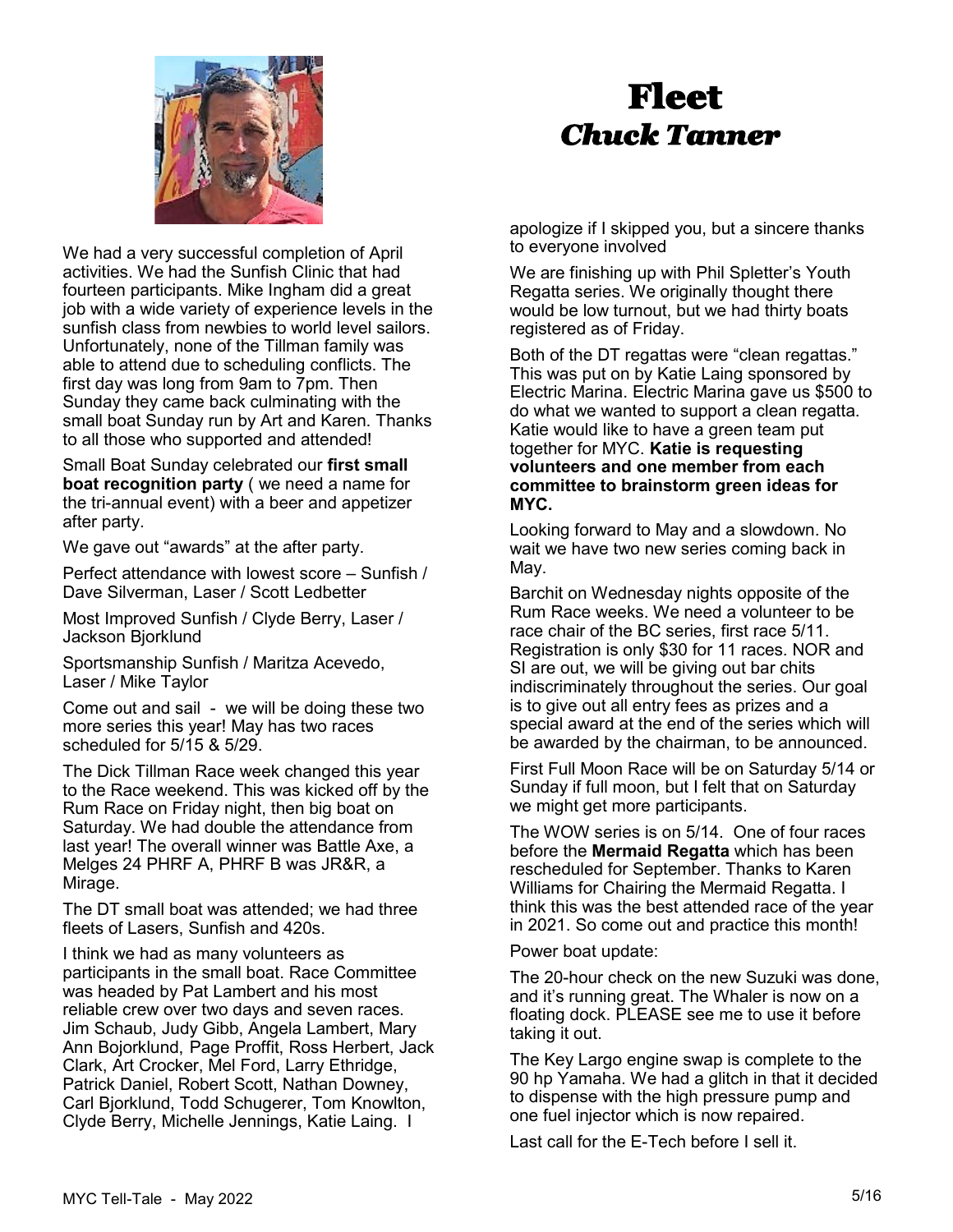## **Large Boat Races**

Saturday, April 23

### **Small Boat Races**

Sunday, April 24











Photos by Ross Herbert (many more at the website)



### **After-Party Dick Tillman Race April 23**



MYC Tell-Tale - May 2022 6/16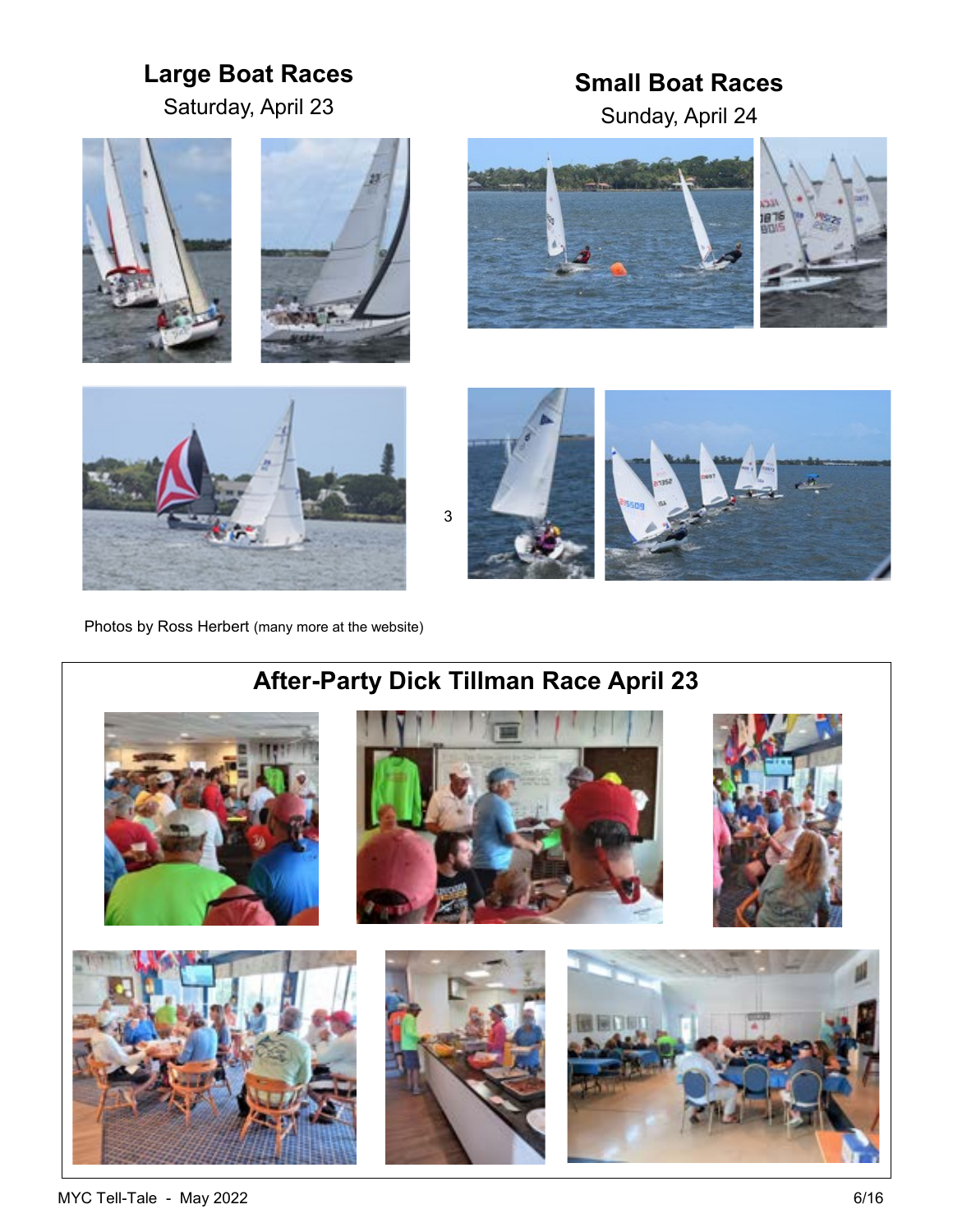**CLEAN REGATTAS** 

Katie Laing recently participated in an MYC Sunfish Sailing clinic coached by Mike Ingham, 2016 US Sailing's Coach of the Year. He mentioned his deep involvement with the Clean Regattas initiative by Sailors for the Seas and suggested it would be easy to set up and run our own Clean Regatta events. So she gave it a try! With a day's notice, and the help of their online resources, she managed to throw together the Club's first ever Clean Regatta on Earth Day weekend, with the Dick Tillman Spring Regatta. The following weekend was Clean Regatta #2, the Spring Youth Regatta!

Clean Regattas helps organizations from around the globe, big and small, to put on events that show their commitment to sustainability. Clean Regattas awards certification levels based on the percentage of the Clean Regattas 20 Best Practices used during the event, from these Sustainability Themes: Elimination of single-use items, Responsible waste management, Environmental stewardship, Green boating, and Community involvement.

Katie focused efforts on two themes, elimination of single-use items and responsible waste management. Recycling and compost bins were provided for waste sorting, and the amount of single use items was reduced by providing metal utensils instead of plastic, replacing some plastic plates & cups with paper, promoting skipping the bar straw, providing water and Gatorade refill stations, and replacing kid's chip bags with fresh -popped popcorn in paper bags. The last of which was a real hit with kids and adults alike, as were the raffles! Folks entered raffles by reporting or submitting photos of green actions, like refilling a water bottle or picking up trash on the race course. A variety of reusable items were raffled including water bottles, a silicone sandwich bag, and an insulated coffee/beer cup.



After the event, the contents of waste bins were sorted, tallied, and weighed then recycled or composted. We reduced our haul to the dumpster / landfill by 64 pounds, and exchanged the aluminum for cash for the Youth Sailing Program. Our first two Clean Regattas received Bronze certification and shared our support for the Lagoon and our environment with over 150 sailors and attendees from 11 different clubs across the state. Our participation in Clean Regattas provides the Club with something to be proud of and allows us to promote our club's Clean Regattas efforts and successes through social media, and local and national media outlets.

Our initial efforts were well-received, and WOW, on day-one, we received a generous donation from Electric Marina, a company that specializes in electric propulsion solutions, to support our Clean Regattas initiative! Katie would like to thank Electric Marina and the many Club and Board Members for showing their support (Angela Lambert, Pat Lambert, Dave Nobel, Dean Butler, Michelle Jennings, Phil Spletter, Chuck Tanner, Corey Small, Patrick Daniel, Nathan Downey, and Caglar Erdogen) and to all attendees (especially Fenny Csaszar, a mother of two racers) and bar staff for your efforts in making our Clean Regattas successful events!

If you'd like to participate in sustainability at the club, please contact Katie Laing at [laingk1@gmail.com](mailto:laingk1@gmail.com) or 808-277-6987 to get involved.

Submitted by Katie Laing

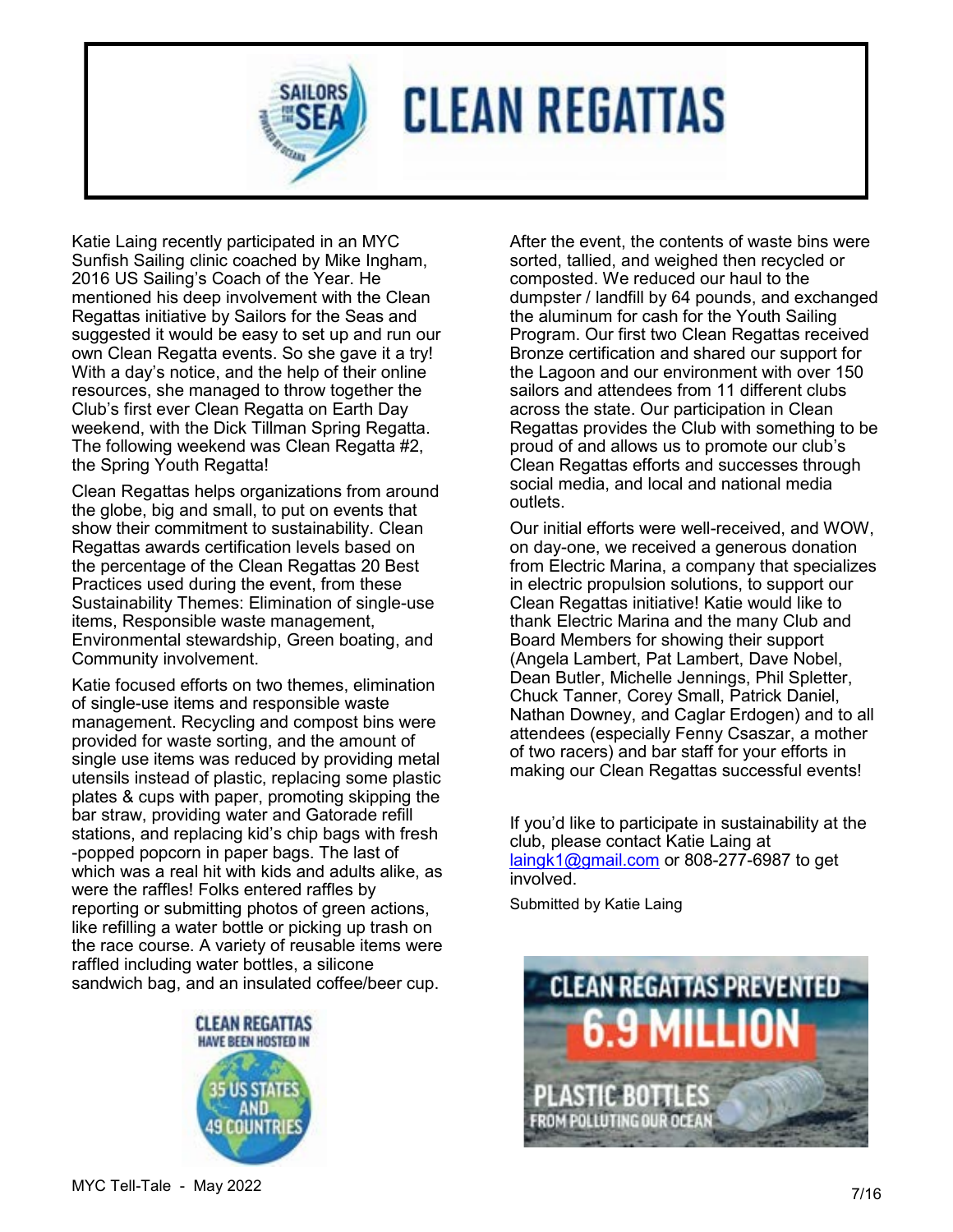

# **HOUSE** *Jeff Wegner*

April was a productive month for the House Committee. Before I expound on the items done, I'd like to set your expectations for future Club needs. There are several volunteering opportunities which I'll be emailing you all soon to help you complete your 20 hours of volunteer service. There are 3 main endeavors we'll be seeking assistance. We need a Construction Team, a Painting Team, and a Lawn Care Team. After reading the scope of work for each, please consider letting me know if you are willing to help and on which team.

Regarding the Construction Team, Corey Small is going to lead a group of hammer swingers to rebuild the Pram Rack cover. This will address the safety issues of the rotted wood while giving our view of the marina a nice update.

Regarding the Painting Team, we will be embarking on a mission to repaint the club now that it is properly sealed from water intrusion. You can come in on your own time or organize a group of friends, bring a cooler of nonalcoholic beverages of your choice, put some tunes on the radio, and paint away to help finish protecting our cherished YC.

Lastly, regarding the Lawncare Team, we are asking members to adopt a week to take care of the lawn care through the wet season. Thankfully the electric tools are so quiet they allow us to do this task early before the heavy summer heat. I recently did the entire task (mowing, weed eating, edging, and blowing) over the whole grounds and it took 2 hours and 40 minutes, so a team of 2 can knock this out in 1.5 hours.

Please, if you even remotely think you might be able to help, let us know so you can receive communications as we move forward. Now, on to what we accomplished last month.

We had a fantastic service day with over 40 volunteers; Chuck Tanner resecured the west fence with SS316 zip ties, Paul Henderson oversaw the roof leak repair, Carl Bjorkland repainted the parking lot lines, the exterior west wall was

updated to Hardie board, Pat Stadt followedthrough on ordering the hurricane shutters for the NW corner windows, Robert Scott replaced the gate keypad, tree trimming quotes were obtained to take care of the oaks over the building, Mel Ford volunteered to be the point person to lead the BBQ shelter repair, the light bulb by the north bar windows was replaced, fill dirt was added to sea wall to address what might be erosion (we are monitoring), the building was caulked and sealed, the storage door hinge was repaired in the women's bathroom, and Robert Scott and Pam Crocker worked hard to almost finish the Annex apartment for our sailing Ed instructors.

My apologies for not listing out all the volunteers in the past month, but the list is so long I'd take up half of the Tell-Tales. So I'd like to put out a blanket **Thank You** to all of you who helped.

You all make a difference. It is very clear to me that the club is what it is because of the collective efforts of you all.

#### **Again, Thank You!**

Also, I'd like to remind everyone that I still work full time and do travel. In my absence, Frank Hujber has volunteered to be the House contact when I'm on the road.



Current Pram Rack in Need of Repair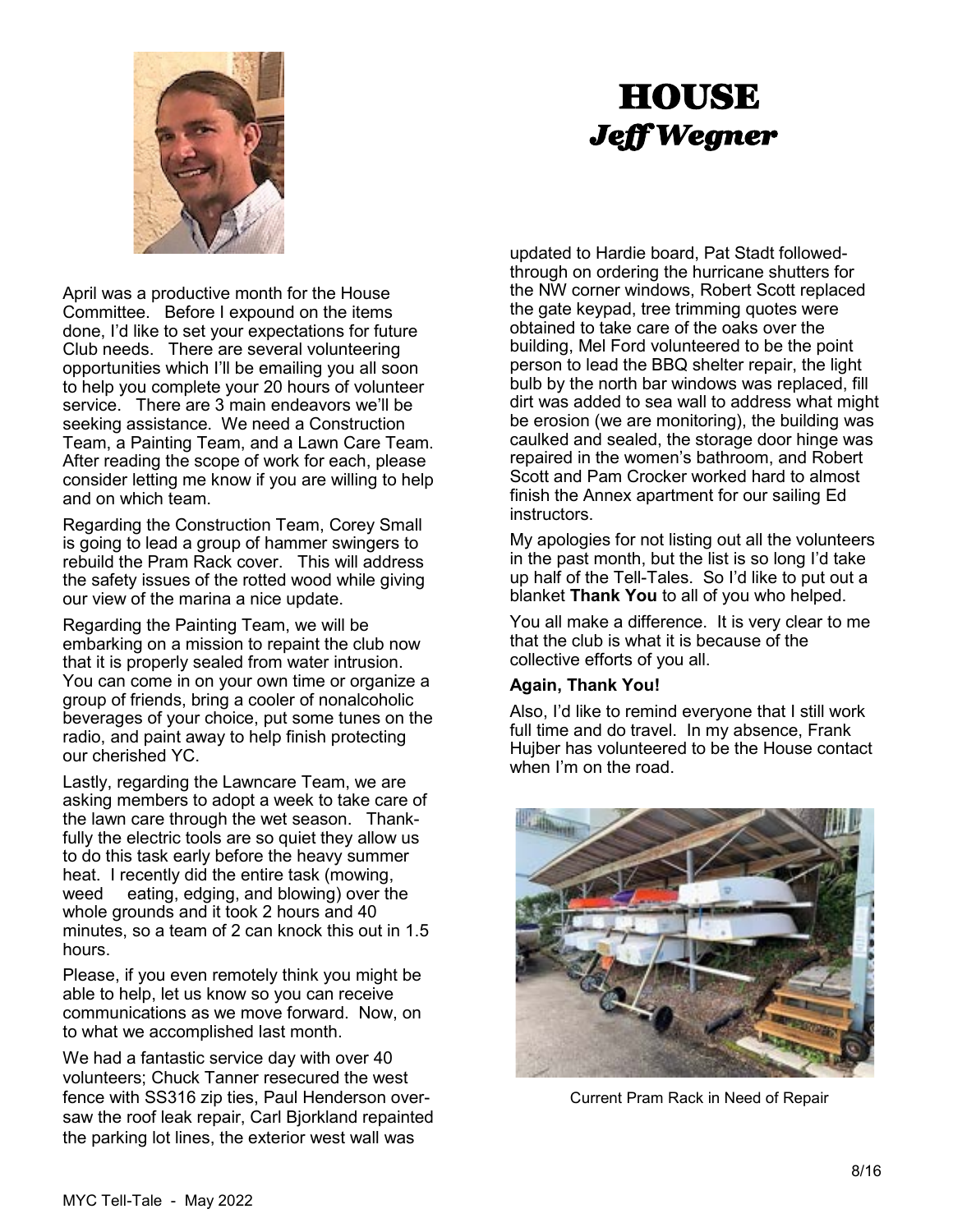# Marine Flea Market & Open House

On Saturday, May 14, MYC was open to the public as well as our members from 8 am until noon.

The Flea Market offered those rare and difficult to find marine items for your boat, your trailer, your office décor, your patio, and your garden. There were at least 11 displays at a cost of only \$10/stall.

While folks were busy looking for great deals at the Flea Market, the Club was also open to the public. Members were on hand to welcome the community and answer any sailing/boating questions as well as promote membership in our very special Melbourne Yacht Club.







Simon, Our Greeter **Annabella with Parasol** Potential New Members



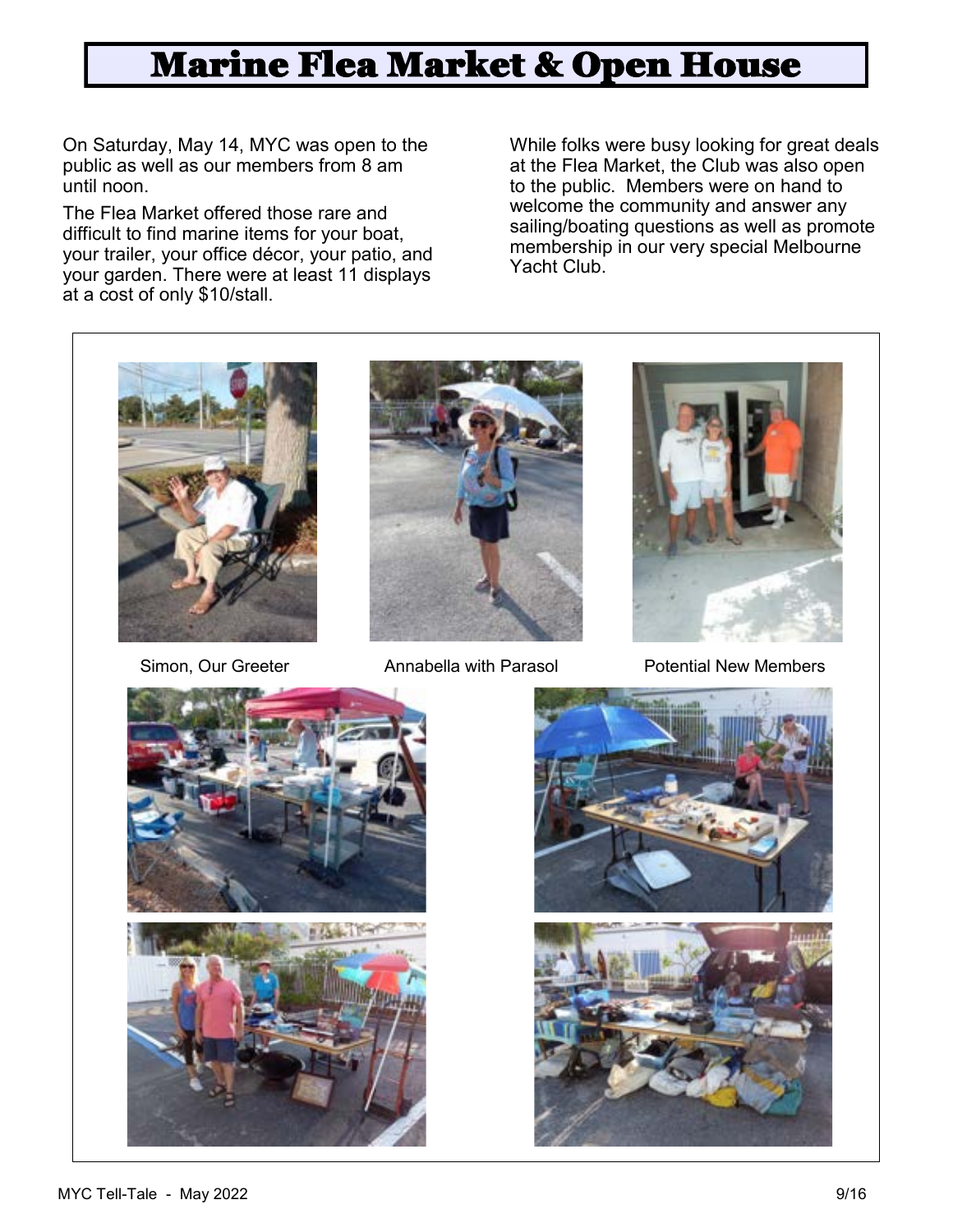## Snow Cone Makes It To Cape Cod!



PROVINCETOWN (CBS) — A rare right whale that gave birth in December while entangled in rope is back in the waters off Cape Cod. Snow Cone and her calf were spotted on the Atlantic side of the Outer Cape on April 24. In May of last year, teams from the Center for Coastal Studies removed 300 feet of rope that was wrapped around the 17-year-old mom, but she took off with some of it still attached.

She had been spotted with her calf in Georgia, but now they've made the thousand-mile journey back north, even though mom still has rope embedded in her jaw. The Center for Coastal Studies says Snow Cone, who lost her first calf to a ship strike in 2020, "is a survivor."

"She didn't look awful, but she is noticeably skinnier," said researcher Ryan Schosberg, who spotted Snow Cone from a plane on Saturday. "She hadn't been sighted since being in the southeast about nine weeks ago and we were wondering if she'd come to Cape Cod Bay or if she would pass us by or if we wouldn't see her again, so it's a relief that she's still alive and that her calf looks good." Scientists worry that wounds caused by the rope could become infected and lead to sepsis.

So far, researchers have seen about 221 right whales around Cape Cod Bay, including 15 new mothers with calves. It's believed there are only 336 North Atlantic right whales left on the planet.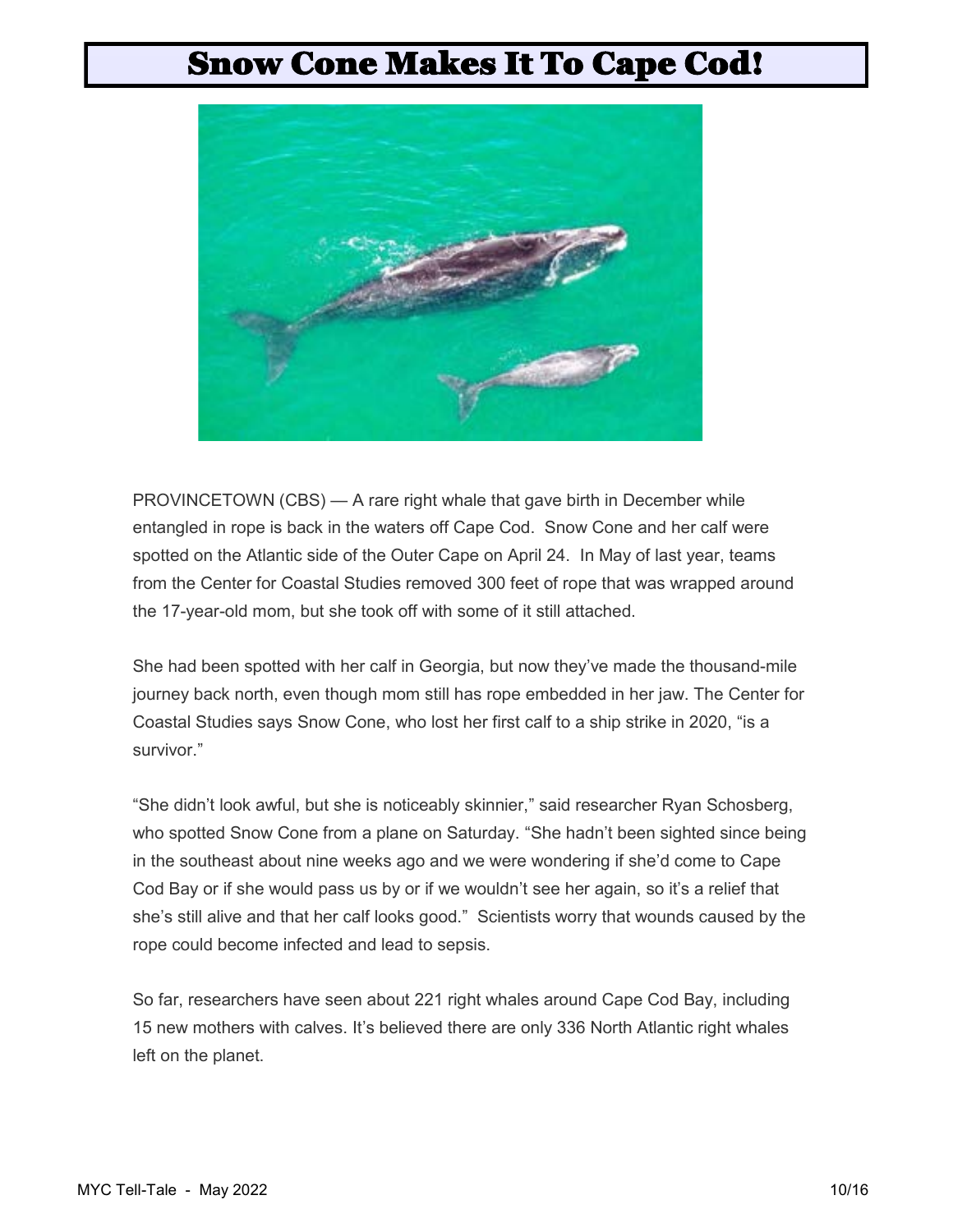

# Docks *Jim Todd*

I would like to thank all wet slip renters who have provided all documents requested. I am happy that most owners are now up to date. There have been a few requests for additional cleats being placed on the docks; they have been installed. Please do not tie down your boat to any piling which has electrical wires. l will be happy to install a cleat for you if one is not available.

The T-Docks continue to be busy, and reservations are highly encouraged. They may be used by members for up to 3 days and non-members for 24 hours. Our Florida Submerged Land Lease has a restriction of a 9 foot beam on the East T-dock and 12 foot beam on the West dock. Please notify me if you intend to use one, so that I can reserve it for you. On that note, if you see a boat tied up on a T-Dock, please let me know.

On Thursday 12 May, we will be pulling up dock planks to have them engraved. The docks will

have holes where we pull the planks and I will be closing the docks until Friday when we reinstall them. If you must visit your boat, you do at your own risk.

Another issue that has been of concern are the dock trash cans. We are a volunteer club, and as such, when you see something that needs attention, such as a full trash can, please take care of it. In the past week I have come down to the docks to see trash piled up alongside of an overflowing can. Please do not put food garbage in the cans as raccoons get into them and make a big mess.

Please let me know of any questions, issues or ideas with regards to the docks.

Jim Todd - Director of Docks

**\*\*\*\*\*\*\*\*\*\*\*\*\*\*\*\*\*\*\*\*\*\*\*\*\*\*\*\*\*\*\*\*\*\*\*\*\*\*\*\*\*\*\*\*\*\*\*\*\*\*\*\*\*\*\*\*\*\*\*\*\*\*\*\*\*\*\*\*\*\*\*\*\*\*\*\*\*\*\*\*\*\*\*\*\*\*\*\*\*\*\*\*\*\*\*\*\*\*\*\*\*\*\*\*\*\*\*\*\*\*\*\*\*\*\*\*\*\*\*\*\*\*\*\***

# Bar & Kitchen *Dean Butler*

Sales were brisk again this past month. Friday evening Rum races have really boosted the activity at the bar.

At the Wine Tasting held on April 30, seven different wines were introduced and sampled by the members. They were Prosecco from Italy (a rose); Albarino from Spain and a white Bordeaux from France (white); Nero d'Avola from Sicily, Mclaren Shiraz from Australia,

Mendoza Malbec from Argentina, and Pinotage from South Africa (all red). If there are any you would like the Club bar to stock, let me know.

The rest of it is just a case of… No news is good news.

As always, if anyone has any suggestions, questions, or comments please contact me, either at the club or by phone or e-mail. My email is [ebutle143@gmail.com](mailto:ebutle143@gmail.com), my phone number is 509-528-4105.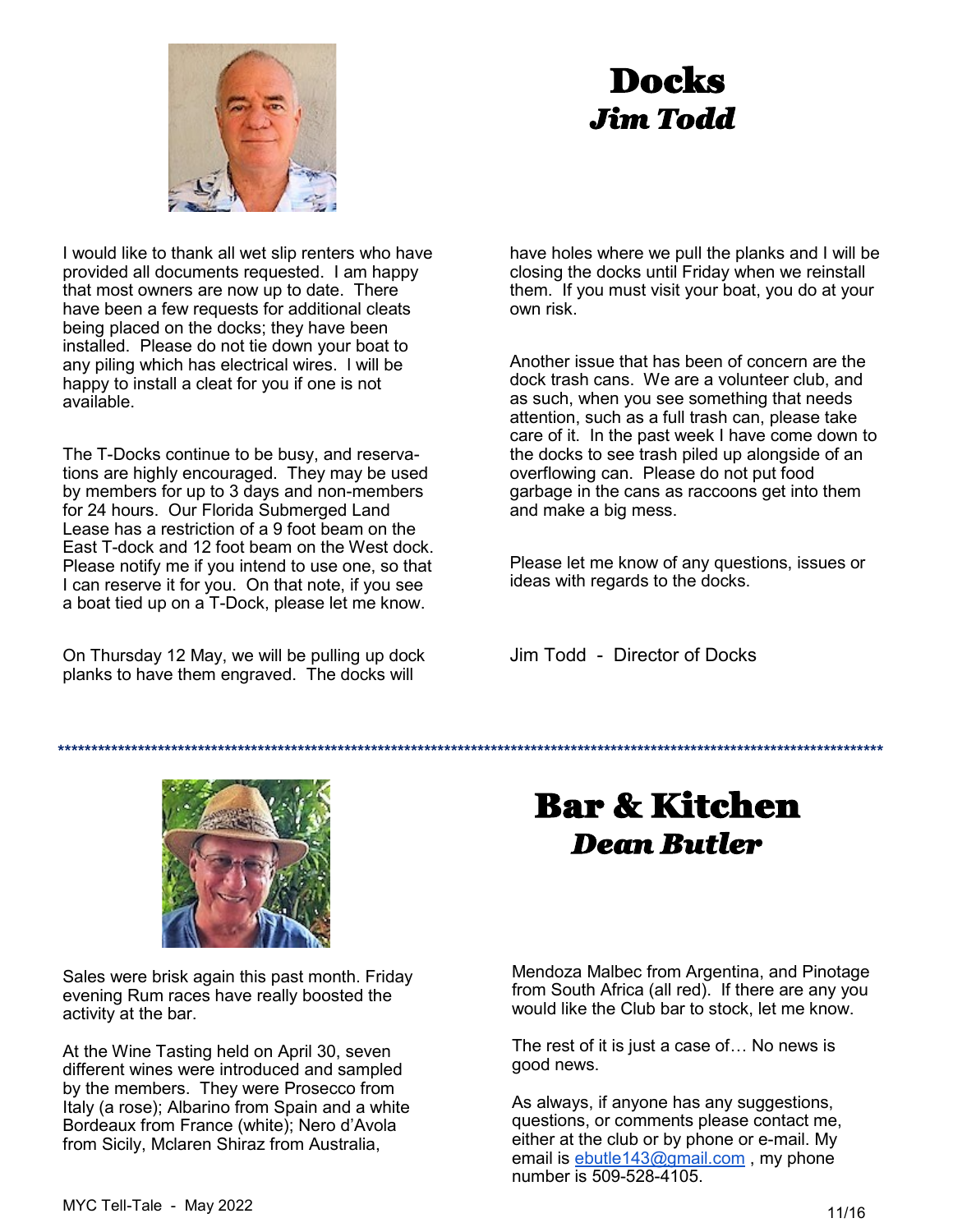

# Membership *Gail Martin*

Provisional Resident Member 1 John and Lynn Jansen Provisional to Jr. Resident 2 Collin & Hayley Manuel

 Jennifer & Bo Godfrey Provisional to Resident 1

Steve Lobley & Martha Broderick

#### Resignations 2

 Zac Berman (Corinthian) Robert Barnett (Resident)

 $Resident = 149$ , Non-Resident = 21, Corinthian =  $2$ , Emeritus =  $5$ , Junior Resident =  $5$ , Provisional =  $1$ , Extended Provisional =  $0$ , Honorary =  $8$ Total Memberships is 191

More Members have reached the 20-hour Volunteer Assessment Requirement, and an email has been sent to them letting them know they don't have to fill out any more orange slips.

A list of hours of everyone who has participated so far was posted before the General Meeting on May  $4<sup>th</sup>$  on the board in the bar area. An AllMYC email has also been sent.

Directors are doing a great job reviewing, signing, and getting the Orange Slips to the Membership Slot for inclusion in the Assessment Program. Keep up the good work everyone.

Jim Todd took down the name tag board, added some new pegs and rehung it in a better configuration. Thank you Jim – nice job.

Gail Martin – Membership Director

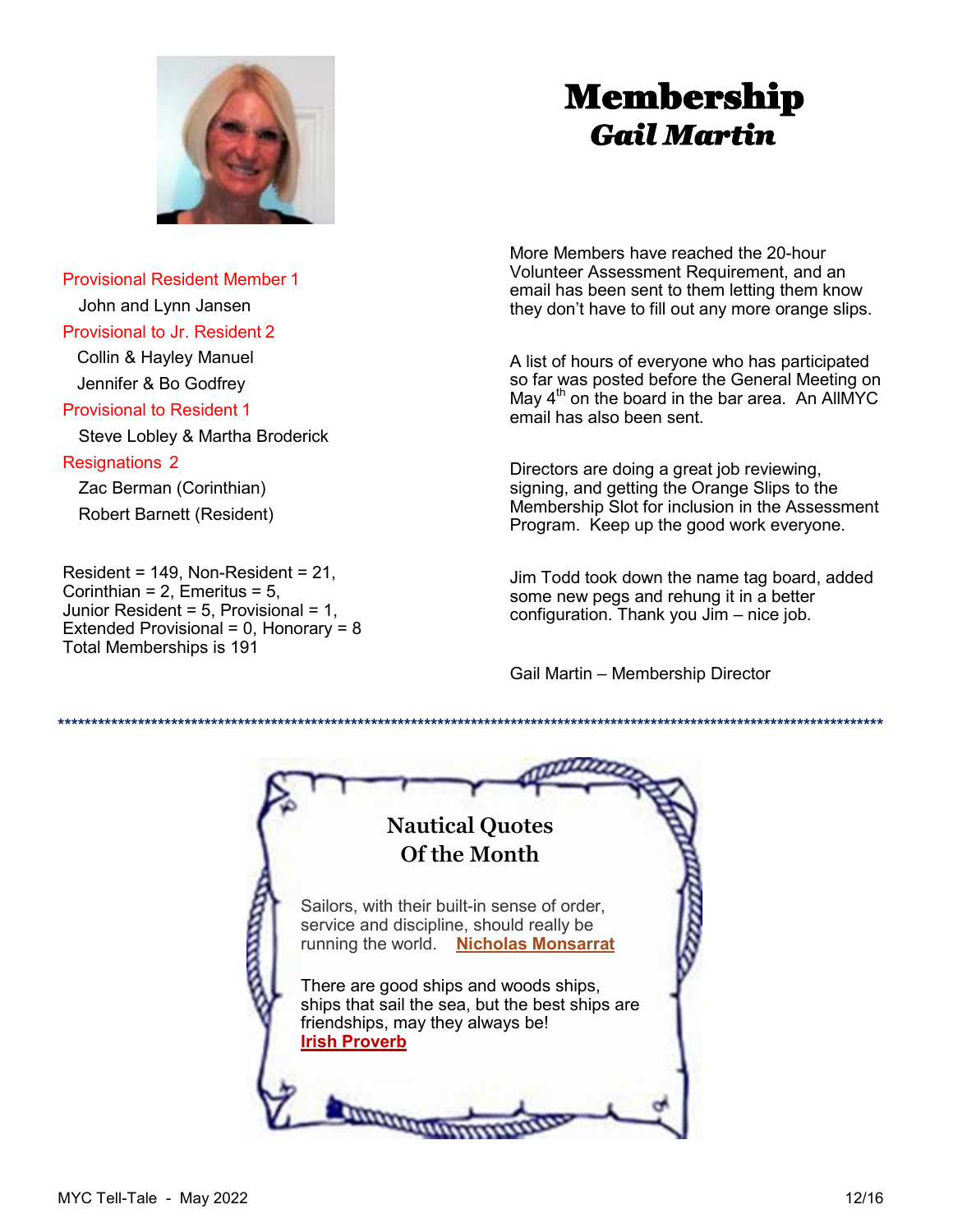## Bulletin Board

#### **MYC Book Club**

The MYC Book Club members want to extend an invitation to join us on the 2nd Tuesday of each month at 10:30 am in the clubhouse. This club started by Amy Lacy over 11 years ago is going strong. There are about 15 active members with very good turnout each month. Probably our favorite genre is historical fiction, but we have selected a variety of topics over the years including such Titles as:

Coast to Coast Murders by James Patterson The Island of Sea Women by Lisa See Where the Crawdads Sing by Delia Owens The Lost City of the Monkey God by Douglas Preston Pachinko by Min Jin Lee My Beloved World by Sonia Sotomayor

The Goldfinch by Donna Tart

So many wonderful books, so difficult to choose. We take a relaxed approach, usually selecting prepared book club questions found online. This is not an English Lit class. We just love to read and discuss them in a congenial way. After the discussion, we bring a sack lunch and share good conversation.

Such a wonderful way to get to know other members. Hope to see more of you book lovers there. We are currently reading The Guncle by Steven Rowley with discussion on May 10th at 10.30am.

For more information call or email Susan Kiser. [susankiser551@yahoo.com](mailto:susankiser551@yahoo.com)



### **Arts-N-Craft Crew**



Betsy Baird and Sally Phelps doing needle work



Mary Ford and Susan Kiser working with paints

The next meeting of the A&C Crew will be on Tuesday, May 17 at 10:00a.m. at the clubhouse.

We enjoy working on our own personal projects and sharing with each other tips we have learned. Feel free to bring your special art form, i.e. jewelry, scrapbooking, paints, quilts, flower arranging, needle work, etc. and enjoy the comradery.

The group meets on the 1st and 3rd Tuesday of each month from 10:00 a.m. until noon. No reservations are needed, just bring your project and supplies. Feel free to bring a bag lunch.

Come join us on the 17th!

Claudia Proffitt or Shari Marshall 321 557-0133 734 347-2992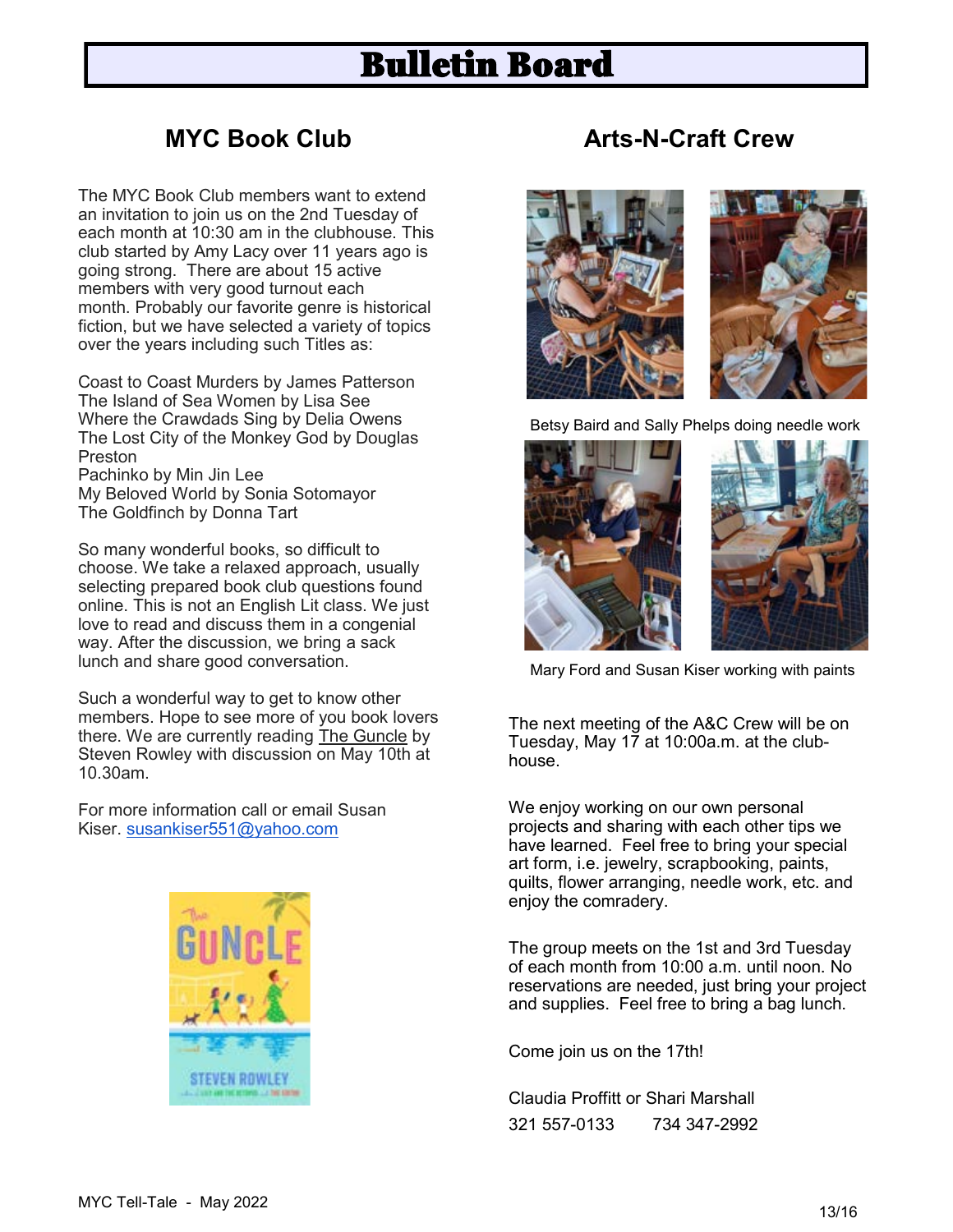# Bulletin Board

### **Mermaid Mondays**

Starting Monday, May 16, Mermaid Mondays will be held on the 3rd Monday of each month from 6pm-8:30pm at the MYC.

The purpose of Mermaid Mondays is for women sailors (and women interested in sailing) to learn new knowledge and skills related to sailing, of course, and to get know one another in a fun and empowering setting. It is hoped that this exchange will help connect women to new sailing opportunities.

During the first meeting, the ladies will be asked to share ideas and requests on topics to cover at future meetings. The details of monthly gatherings will be discussed, and the upcoming race calendar will be reviewed.

Please reply to Jill Dotts directly if you plan to attend and/or with any questions you may have. [jdotts@gmail.com](mailto:jdotts@gmail.com) or 714-869-8649

### **New Sunfish Needs Rigging**

The Sunfishes at the Club have been seeing a lot of use by club members. Those two Sunfish were gifts to the Club and a welcome addition. To meet additional interest in Sunfish sailing, the Club purchased a mid-age Sunfish. Special thanks to Chris Gates for loaning out a trailer to go get it. This new Sunfish is in very good shape and should be quite competitive. It does however need a new sail put on it. The new sail has been purchased, but I need an individual to volunteer to re-sail the rigging. If you are that individual, please contact me so I can show you which new Sunfish sail and clips to use.

Corey Small



#### **Warning: Fuel storage is never allowed in the Annex! Not even a little!!**

### **US Sailing Number**

MYC is a cooperating group member with Boat US. The Group ID Number is **GA80782Y** and can be used to sign up for half-price Boat US membership.

#### **Invoice Reminder**

Please remember to use (and print clearly) the PRIMARY member's last name and membership number on all purchases: Bar checks, House checks, Bosun Locker checks, etc. Also, please include your membership number on personal checks.

#### **MYC's 75th Anniversary**

In 1947, MYC was reborn with 73 charter members. It was founded with the following objectives: to stimulate interest in boating and yachting; to advance the science of navigation and the art of seamanship; and to promote a fraternal spirit among its members and with other yachtsmen and yacht clubs. In the 1960s the club evolved into a dinghy sailing club and has since grown to a membership of approximately 160 families who have varied interests in boating.

### **Kockpit Krawl 2022**

We're attempting to organize a Kockpit Krawl at the Club as part of the  $75<sup>th</sup>$  Anniversary celebration. The date is TBD, but probably in the fall. We are looking for boat owners, either in a Club or condo dock slip who would be willing to host visitors to their boat throughout a weekend afternoon, probably a Saturday. Also, we could accommodate three boats on the T-docks, so if your boat is stored off-site and you'd like to participate, that would be welcome as well.

Please let me know at [fhujber@hotmail.com](mailto:fhujber@hotmail.com)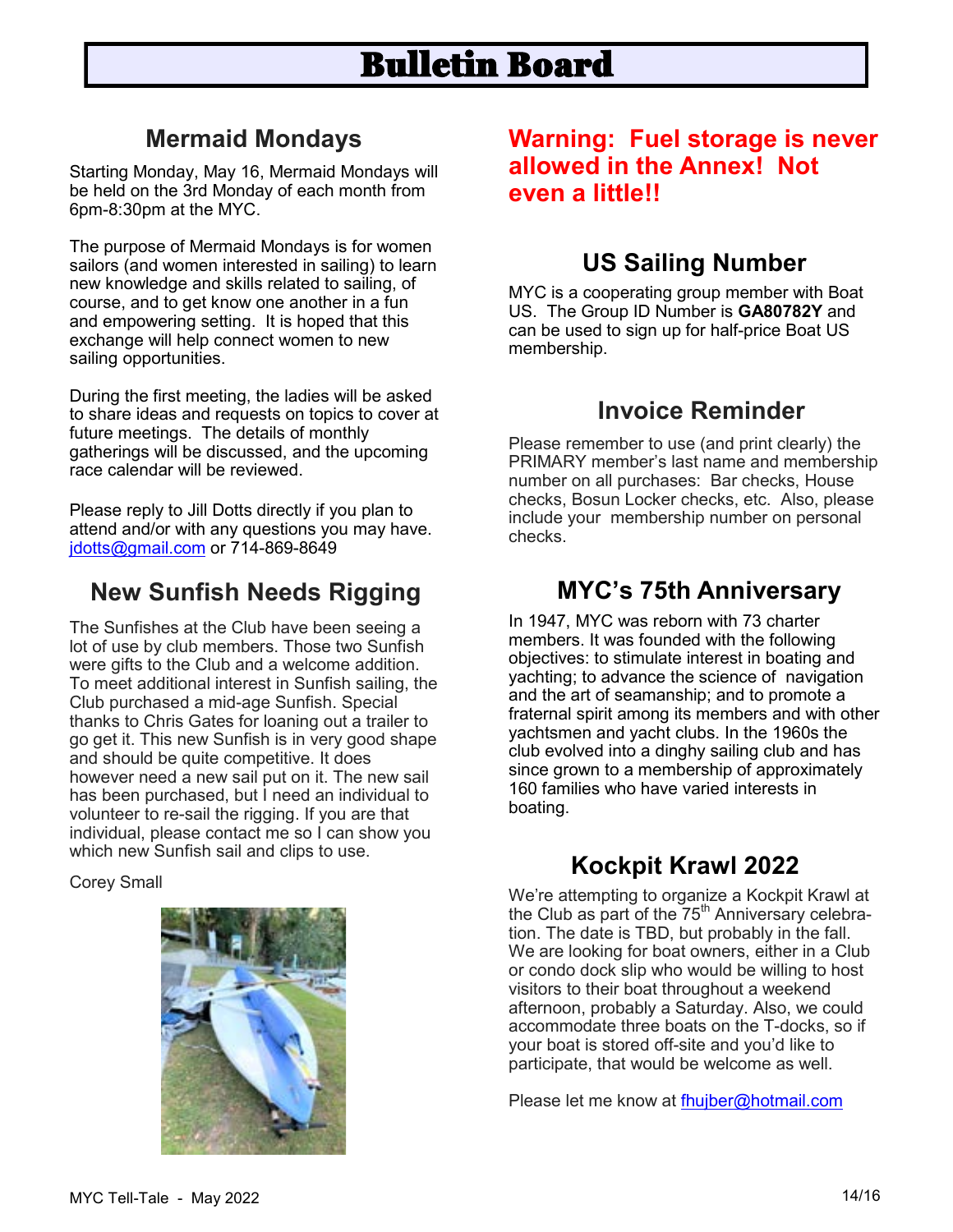# COMING EVENTS

### **May 2022**

- 1 Youth Regatta
- 2 Board Meeting
- 3 MYC Arts-N-Crafts
- 4 General Meeting
- 5 Cornhole Series
- 6 Friday Rum Race
- 7 Dragon Point Series
- 8 Mother's Day Brunch
- 10 MYC Book Club
- 10 Entertainment Comm Meeting
- 11 Bar Chit Races
- 12 Trivia/Karaoke Series
- 14 Marine Flea Market & Open House
- 14 Full Moon Race
- 15 Small Boat Sunday
- 16 Women on the Water Event
- 17 MYC Arts-N-Crafts
- 18 House Comm Meeting
- 19 Burn-It Series
- 19 Adult Sailing Class
- 20 Friday Rum Race
- 21 Brevard Challenge (Cocoa Village to Pineda & back)
- 21-22 Adult Sailing Class
- 22 Sailing Education Work Party
- 25 Bar Chit races
- 26 Seminar Series
- 28-29 Adult Sailing Class
- 29 Small Boat Series
- 30 Memorial Day
- 30 June 3 Youth Summer Camp
- 31 Board Meeting

#### **June 2022**

- 1 General Meeting
- 2 Cornhole Series
- 3 Friday Rum Race
- 4 Dragon Point Series Race
- 6-10 Youth Summer Camp
- 8 Bar Chit Races
- 9 Trivia Series
- 9,11,12,16,18 Adult Sailing Class
- 11 WOW Event
- 12 Small Boat Sunday
- 13-17 Youth Summer Camp
- 14 Entertainment Comm Meeting
- 15 House Comm Meeting
- 16 Burn-It Series
- 17 Friday Rum Race
- 20 WOW Event
- 20-24 Youth Summer Camp
- 22 Bar Chit Races
- 23 Seminar Series
- 25 Vegas Night
- 26 Small Boat Sunday
- 27 Board Meeting
- 27-July 1 Youth Summer Camp
- 29 General Meeting
- 30 Family Fun Night

#### **July 2022**

4 Independence Day Celebration